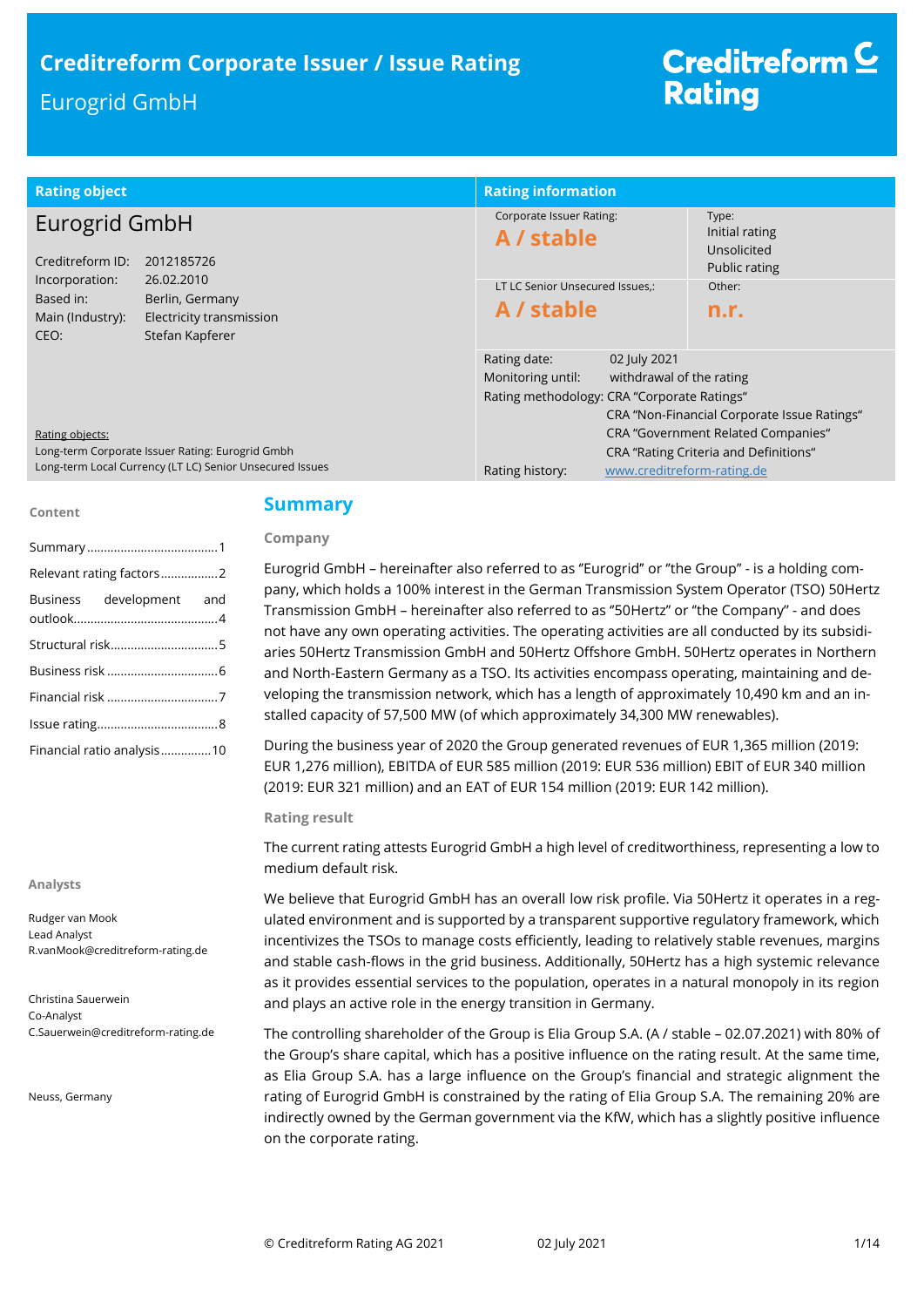Liquidity risks are elevated, in particular with regard to 50Hertz' EEG-account, which is responsible for the pre-financing of the market premium and potential gap between selling and feedin tariffs. The potential discrepancies between the pre-financing obligation and the surcharge could lead to significant liquidity shortages as was seen during the business year 2020. This is partially offset by Eurogrid's high capital market access.

### **Outlook**

The one-year outlook is stable. The appraisal is based on the current business environment of 50Hertz and also incorporated the increase in investments in our outlook. We assume that the stability and support offered by the regulatory framework required for the financing of these investments will continue to be present. However, it is noteworthy to point out that the Group plans to finance these investments over the coming years with 60% of external financing, which might lead to a deterioration in the financial key figures. If the financial profile of the Group deteriorates, the outlook or rating of Eurogrid GmbH may need to be adjusted accordingly.

# **Relevant rating factors**

Table 1: Financials I Source: Eurogrid Gmbh Annual Report 2020, standardized by CRA

| <b>Eurogrid Gmbh</b><br>Selected key figures of the financial statement analysis | <b>CRA standardized figures<sup>1</sup></b> |        |  |
|----------------------------------------------------------------------------------|---------------------------------------------|--------|--|
| Basis: Annual accounts and report of 31.12. (IFRS, etc.)                         | 2019                                        | 2020   |  |
| Sales (million EUR)                                                              | 1,276                                       | 1,365  |  |
| <b>EBITDA (million EUR)</b>                                                      | 536                                         | 585    |  |
| EBIT (million EUR)                                                               | 321                                         | 340    |  |
| EAT (million EUR)                                                                | 177                                         | 193    |  |
| EAT after transfer (million EUR)                                                 | 142                                         | 154    |  |
| Total assets (million EUR)                                                       | 6,900                                       | 7,560  |  |
| Equity ratio (%)                                                                 | 21.93                                       | 20.78  |  |
| Capital lock-up period (days)                                                    | 113.35                                      | 95.22  |  |
| Short-term capital lock-up (%)                                                   | 103.99                                      | 109.84 |  |
| Net total debt / EBITDA adj. (Factor)                                            | 8.66                                        | 9.84   |  |
| Ratio of interest expenses to total debt (%)                                     | 1.24                                        | 1.11   |  |
| Return on investment (%)                                                         | 3.52                                        | 3.38   |  |

**General rating factors**

- + Supportive regulatory framework
- Natural monopoly in the grid area (one of four TSO's in Germany)
- + Predictable cash-flows in the grid business
- Strong access to capital markets
- Capital intensive costs (high fixed costs and ongoing capital investments)
- No flexibility in tariff setting
- Blackout and supply shortage risks
- Obligation to pre-finance the feed-in volumes of renewable energy

#### **Reference:**

The relevant rating factors (key drivers) mentioned in this section, are predominantly based on internal analyses, evaluations of the rating process, the derived valuations of the analysts participating in the rating and, if applicable, other rating committee members. The fundamental external sources used, are specified in the section "Regulatory requirements" and "Rules on the presentation of credit ratings and rating outlooks".

#### **Excerpts from the financial key figures analysis 2020:**

+ Increased profitability (EBITDA, EBIT, EAT)

+ Ratio of interest expenses to total debt

- Increased indebtedness

- Net total debt / EBITDA adj.
- Return on investment

**General rating factors** summarize the key issues that – according to the analysts as per the date of the rating – have a significant or long-term impact on the rating, whether positive (+) or negative (-).

 $\overline{a}$ 

<sup>1</sup> For analytical purposes, CRA adjusted the original values in the financial statements in the context of its financial ratio analysis. For example, when calculating the analytical equity ratio, deferred tax assets, goodwill (entirely or partly), and internally generated intangible assets are subtracted from the original equity, whilst deferred tax liabilities are added. Net total debt considers all balance sheet liabilities. Therefore, the key financial figures shown often deviate from the original values of the company.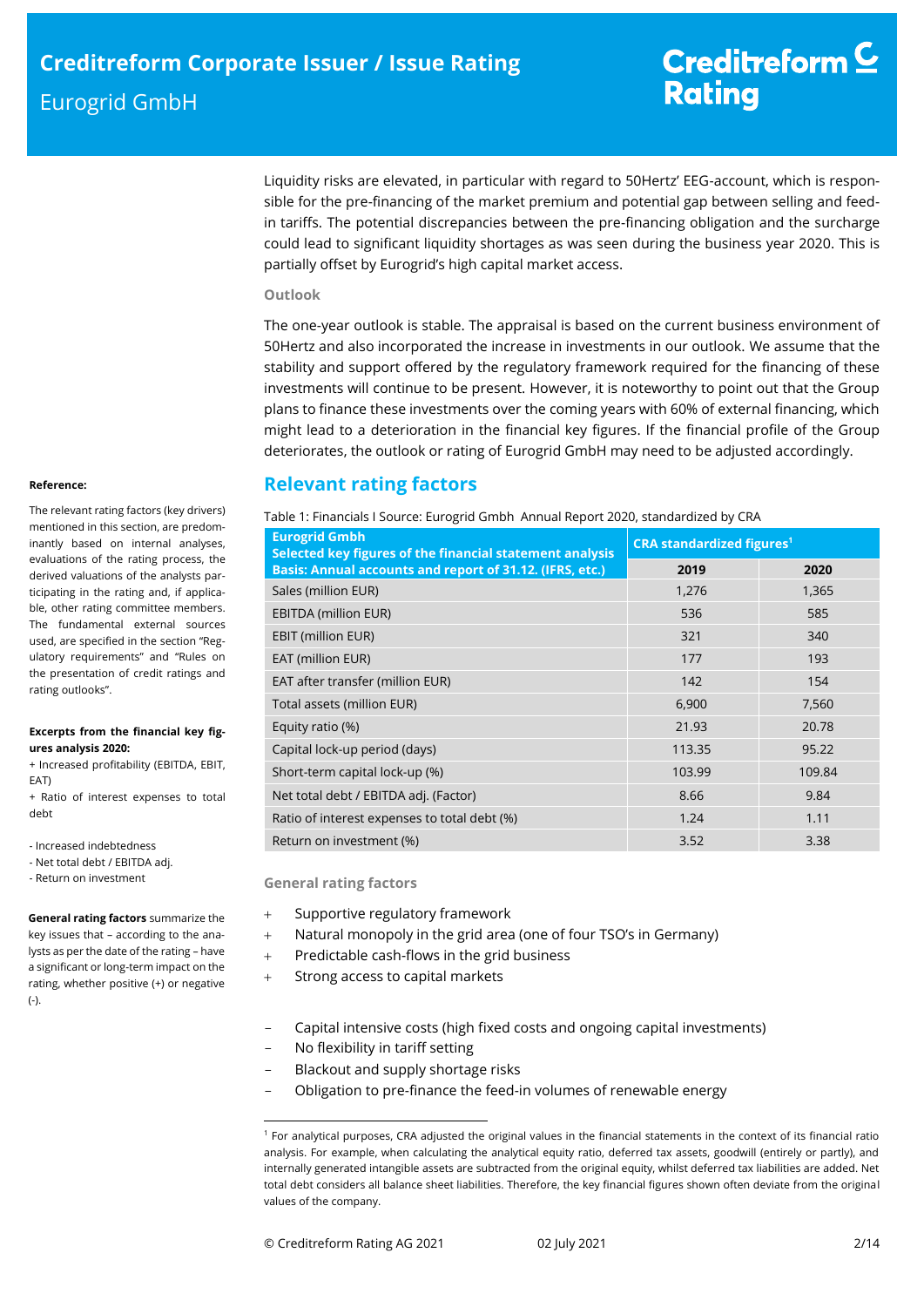**Current rating factors** are the key factors that, in addition to the underlying rating factors, have an impact on the current rating.

#### **Prospective rating factors** are factors and possible events which – according

to the analysts as of the date of the rating – would most likely have a stabilizing or positive effect (+) or a weakening or negative effect (-) on future ratings, if they occurred. This is not an exhaustive list of possible future events with potential relevance for future ratings. Circumstances can arise that are not included in the list of prospective factors whose effects are impossible to assess at the time of the rating, either because these effects are uncertain or because the underlying events are deemed unlikely to occur.

**ESG factors** are factors related to environment, social issues and, governance. For more information, please see the "Regulatory requirements". CRA generally takes ESG relevant factors into account, when assessing the rating object and discloses them when they have a significant influence on the creditworthiness of the rating object, leading to a change in the rating result or the outlook.

## **Current rating factors**

- Distribution of federal grants stabilized the negative EEG account
- No negative effects from the COVID-19 pandemic on the profit and loss account
- Approval of the scenario framework for 2021 2035 by the Federal network Agency
- Large negative fluctuations with regard to EEG-account due to surcharge discrepancy
- Increased investment plan for the energy transition will cause large cash outflows
- Increase in indebtedness against prior years

## **Prospective rating factors**

- Improvement of financial structure
- Improvement of regulatory environment
- Deterioration of the financial structure due to increased indebtedness following increased cash outflows due to investments
- Worsening of the regulatory environment
- Downgrade of the unsolicited corporate rating of Elia Group S.A.

## **ESG-factors**

CRA generally considers ESG factors (environment, social and governance) within its rating decisions. In the case of Eurogrid GmbH we have not identified any ESG factor with significant influence.

The Group makes great effort to further reduce CO2 emissions in Germany and has identified clear targets in order to realize this. Eurogrid has set a new strategic objective ''From 60 to 100 by 2032: for an economy with prospects'', which aims to cover the electricity consumption in 50Hertz's grid area with 100% of renewable energy. With these targets the Group is making a significant contribution to national and EU climate targets. Compared to its peers we consider the environmental, social and governmental aspects as average.

A general valid description of Creditreform Rating AG, as well as a valid description of corporate ratings for understanding and assessing ESG factors in the context of the credit rating process, can be foun[d here.](https://creditreform-rating.de/en/about-us/regulatory-requirements.html?file=files/content/downloads/Externes%20Rating/Regulatorische%20Anforderungen/EN/Ratingmethodiken%20EN/The%20Impact%20of%20ESG%20Factors%20on%20Credit%20Ratings.pdf)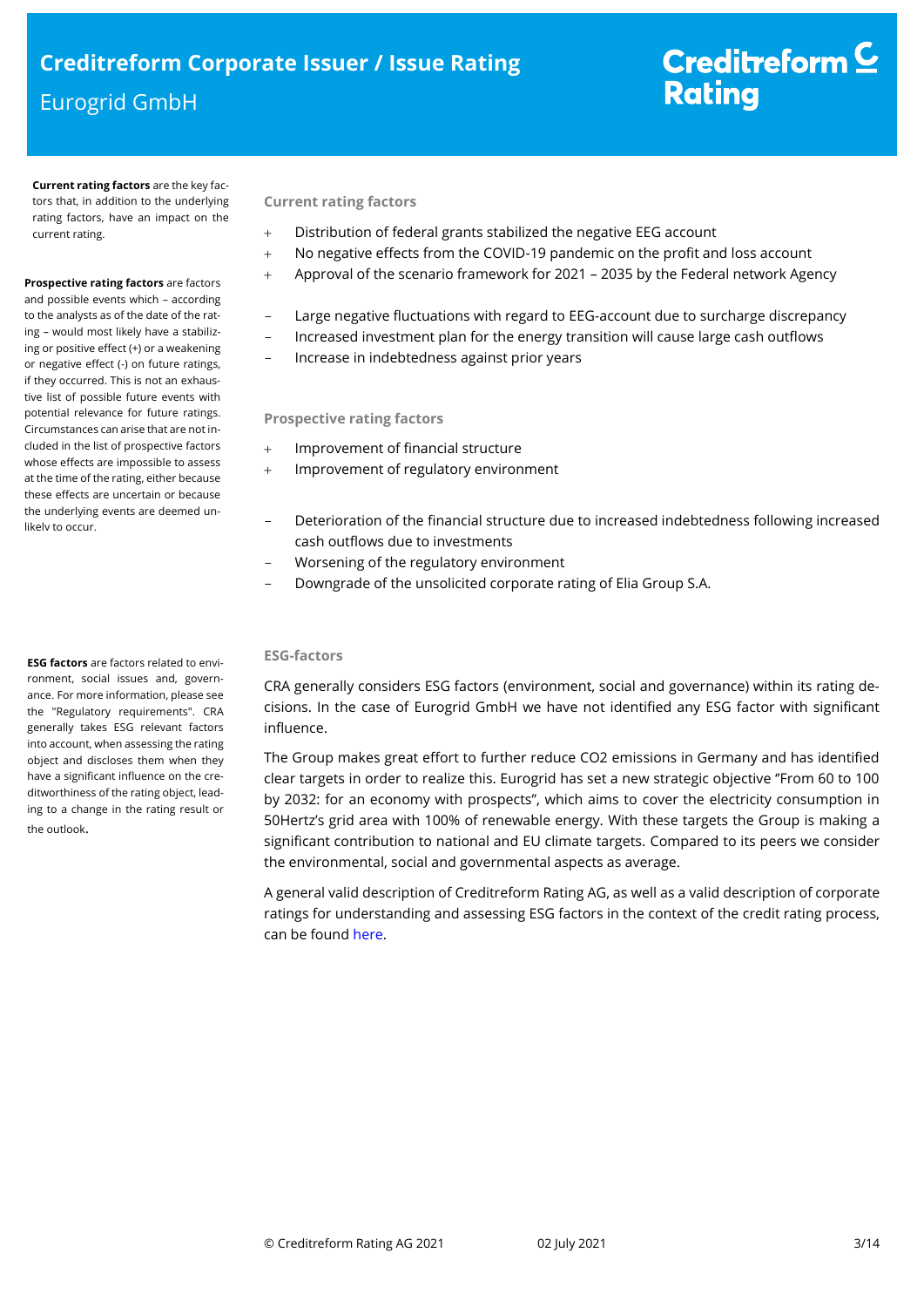#### Please note:

The scenarios are based on information available at the time of the rating. Within the forecast horizon, circumstances may occur that could lead to a change of the rating out of the indicated range.

#### **Best-case scenario: A**

In our best-case scenario for one year, we assume a corporate issuer rating of A. We believe that a rating upgrade within the time horizon of one year is unlikely. Due to the expected increase in cash-outflows resulting from the Group's investment plan in order to finance the energy transition.

**Worst-case scenario: A-**

In our worst-case scenario for one year, we assume a corporate issuer rating rating of A-. The rating could be downgraded if the Group's leverage will increase more than expected, which could lead to a deterioration in its rating relevant financial key ratios. Another significant upward adjustment in the investment plan could also have a detrimental effect on the Group's rating or outlook.

# **Business development and outlook**

The consolidated profit and loss account of Eurogrid GmbH was adjusted by its ''non-profit'' business, as the revenues generated are completely cancelled out by the costs and therefore do not present a fair picture of the Group's operating performance. These revenues and costs are primarily generated by the purchase and sale of the EEG feed-in charges, of which the costs, including the management and financing thereof, are completely passed through to the revenues. The ''non-profit'' business generated revenues of EUR 9,686 million (2019: EUR 9,410 million) and a corresponding amount in costs. Adjusted by this, during the business year of 2020 the Group generated revenues of EUR 1,365 million (2019: EUR 1,276 million), EBITDA of EUR 585 million (2019: EUR 536 million) EBIT of EUR 340 million (2019: EUR 321 million) and an EAT of EUR 193 million (2019: EUR 177 million).

The increase in revenues was mainly driven by revenue from regulatory items and energy revenues. In particular the higher costs for reserve power plants in the 50Hertz area charged to other TSOs. EBITDA rose to EUR 585 million (2019: EUR 536 million primarily due to the growing RAB and the non-recurring regulatory settlements for the period 2013 – 2017 and the release from a regulatory provision related to the acceptance of historic personnel costs. Net profit rose to EUR 193 million (2019: EUR 178 million), also mainly due to the regulatory provisions and the release of the provision also described above, higher investment remuneration due to the growing RAB and higher capitalized borrowing costs.

The COVID-19 crisis did not have a material effect on the Group's profit and loss, but caused lower spot prices and electricity demand, which significantly affected the Group's EEG account due to the TSOs pre-financing obligation of the market premium and the gap between the sale of electricity and the feed-in tariffs. These factors had a significant effect on liquidity and caused the EEG account of 50Hertz to drop to a low of EUR -904 million in November 2020 and amounted to EUR -809 million as of 31.12.2020, which forced 50Hertz to take on additional financing to bridge the deficit. The pro rata EEG account of 50Hertz has stabilized since the Federal government of Germany decided to provide a grant of EUR 10.8 billion, which has to be divided among the 4 TSOs in Germany. 50Hertz will receive three grants in 2021, of which one in January of EUR 1,020 million, one in March EUR 600 million and one in October of EUR 540 million to even out the EEG balance. The grant received in January pushed the EEG balance back into the positive.

Eurogrid invested EUR 716 million into maintenance and grid expansion during the business year of 2020, but expects this number to increase over the following years. The Federal Network Agency (BNetzA) approved the scenario framework for 2021 – 2035 on 26 June 2020, which incorporated the current legal framework, and energy targets and assumes a significant increase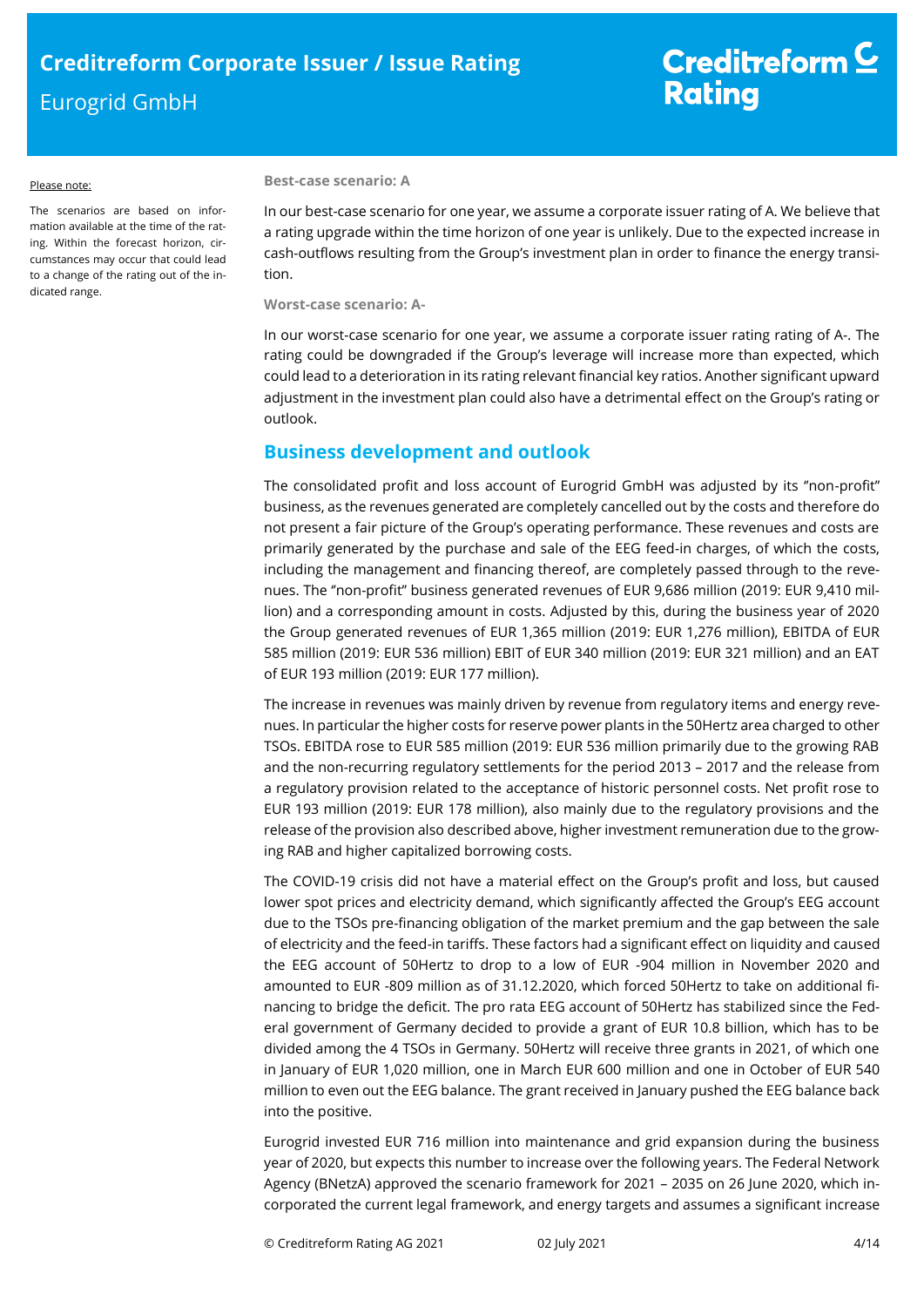in the electricity demand. Additionally, the Group's new strategic objective ''From 60 to 100 by 2032'' targets to cover the entire energy consumption in its grid area with renewable energy by 2032. The share of energy demand covered by renewables in its grid area was 60% in 2019 and 62% in 2020. In order to finance the energy transition 50Hertz expects to significantly increase its investment volumes. The Group expects to invest approximately a total volume of EUR 4.7 billion over the period 2021 - 2025. For the business year of 2021 the Group expects to invest approximately EUR 860 million, with a gradual annual increase in investments until 2023.

Currently 50Hertz is appealing against a decision by the BNetzA with regard to the calculation of 50Hertz's individually determined revenue cap. When reviewing the individual cost base of 50Hertz, the BNetzA cut back a significant part of the current assets (The EEG Account). These assets were accepted for determining the revenue cap during the first and second regulatory period but were not taken into account when the revenue cap for the third regulatory period was determined. 50Hertz filed its appeal on 21 January 2019, which was dismissed by the OLG (Higher Regional Court, Düsseldorf), after which 50Hertz filed an appeal at the BGH (Federal Court of Justice). This appeal is still pending.

Furthermore, 50Hertz is awaiting an appeal against the BNetzA with regard to the newly determined Xgen factor at 0.9, which reduces the initial level of the revenue cap. 50Hertz is waiting for the outcome of a similar proceeding in the gas industry where the OLG revoked the decision by the BNetzA in which it also changed the Xgen factor. BNetzA is currently appealing that decision at the BGH (Federal Court of Justice). The outcome of the above mentioned appealing cases might have a detrimental effect on the Group's profitability and liquidity.

In its quarterly statement, the Elia Group has reiterated its outlook. It continues to expect a return on equity of 5-6% for its Belgian regulated segment and 8-10% for the German segment and expects a slight increase in the performance of Nemolink. Overall, we believe that Eurogrid and Elia Group has developed itself well this year. However, the foreseen investments of Elia Group and Eurogrid Gmbh could increase its leverage over the coming years, thus bringing about a deterioration in its credit position as a whole.

# **Structural risk**

Eurogrid GmbH is a holding Company with the core task of holding participations, particularly in the transmission grid operator industry. The Group has a 100% holding in 50Hertz Transmission GmbH, which owns, operates, maintains and develops the 380 kV – 220 kV transmission network in Northern and North-Eastern Germany. The network has a length of approximately 10,380 km and an installed capacity of 57,500 MW (of which approximately 34,300 MW renewables). It is noteworthy to point out that there exists a profit and loss and a cash-pooling agreement between Eurogrid GmbH, 50 Herz Transmission GmbH and 50Herz Offshore GmbH, which was created to optimise the treasury, financing and investment management of the Group, as well as for trade and corporate tax purposes. These agreements exclude the EEG account, which is managed by 50Hertz Transmission GmbH itself. Additionally, 50Hertz is the guarantor for all of Eurogrid's financial indebtedness, which is one of the corner stones of the Group's financial policies.

The controlling shareholder of Eurogrid GmbH is Elia Group S.A. (A / stable - 02.07.2021), which indirectly holds 80% of the Group's share capital. Elia Group S.A. is a holding company, which, in addition to its holding in 50Hertz, holds a 100% participation in Elia Transmission Belgium, which owns, operates, maintains and develops 100% and 94% of the Belgium very high and high voltage electricity network respectively and is listed on the Brussels stock exchange. The Group consolidates Eurogrid GmbH and its subsidiaries into its financial statements.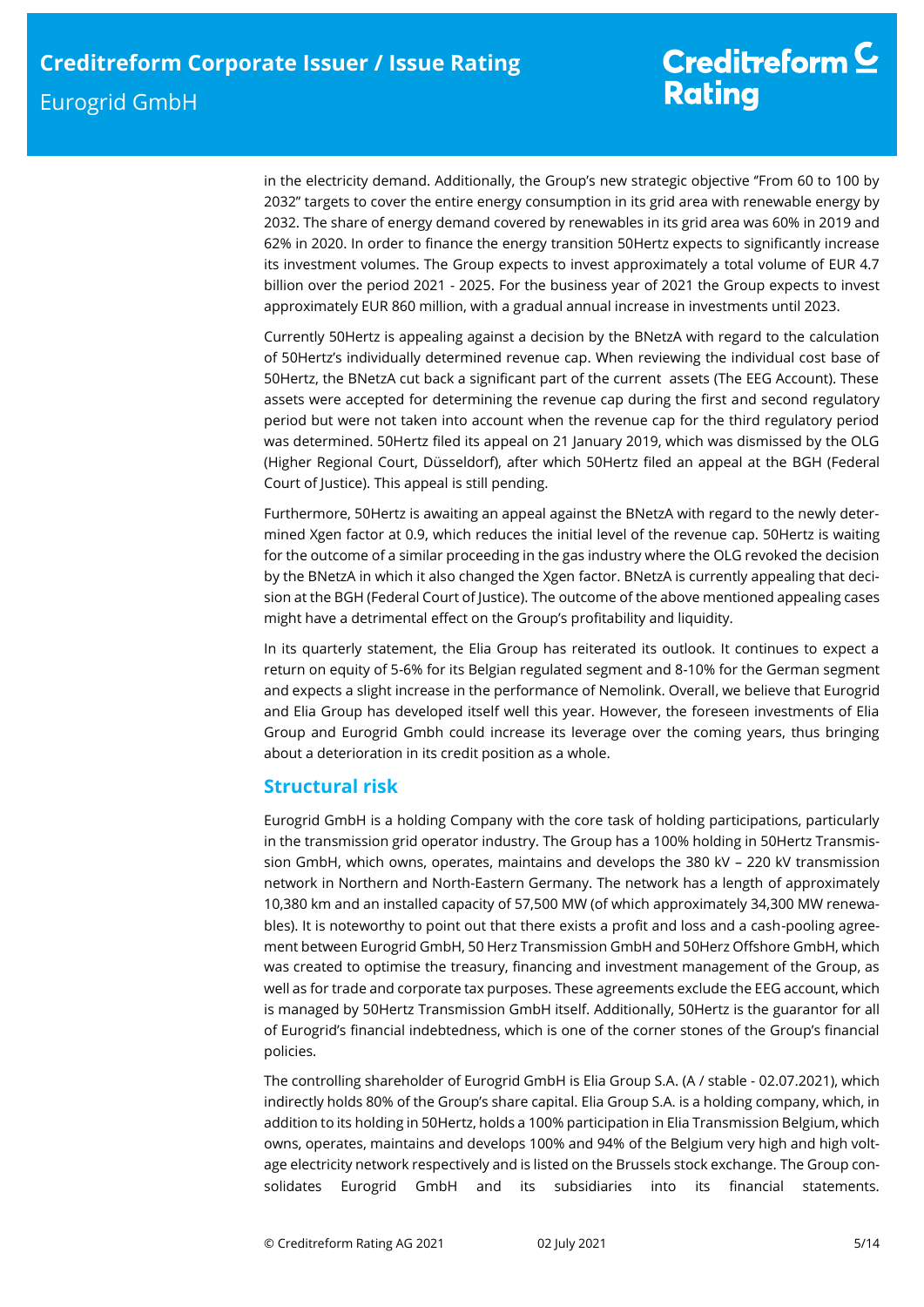The remaining 20% of Eurogrid GmbH is owned by Kreditanstalt für Wiederaufbau (KfW), a government owned institution, which serves public policy objectives.

Eurogrid is governed by a management board, comprised of at least two directors and who are appointed by a non-obligatory supervisory board consisting of five members. Four of the five members are appointed by Elia Group and the fifth (the vice-president) is appointed by the KfW.

In our view the Group has a low structural risk profile. The Group is influenced by the Elia Group, as it has shared group functions, in particular for IT, procurement, strategy group controlling and EU affairs. The Elia Group has a clear funding policy, which stipulates that the financing activities and pension schemes are to remain separated and that Eurogrid will not supply any guarantees or assets as collateral to the Elia Group as well as other factors that ensure separation. We believe that this this policy is favourable. However, as there are no real ring-fencing structures in place, and because we believe that Elia Group S.A. has a large influence on the strategic and financial alignment of Eurogrid the rating of Eurogrid GmbH is constrained by the corporate issuer rating of Elia Group S.A. Additionally, the fact that the German government indirectly holds a 20% share in Eurogrid has a slightly positive effect on the rating.

# **Business risk**

The business risk of Eurogrid GmbH is completely derived from its holding in 50Hertz Transmission GmbH. As a transmission system operator, 50Hertz has the object to construct, maintain, operate and to maintain the energy balance of its transmission network.

The Company operates in a regulatory business environment and is therefore exposed to regulatory risks. The Group's on-shore regulatory environment is regulated by the EnWG (Energy and Industry Act), which is the overall legal framework for the electricity and gas industry in Germany and is supported by several ordinances, laws and other regulatory decisions. The enforcement of this legal framework is ensured by the Federal Network Agency (BundesnetzAgentur – BNetzA). The legal framework for the tariff setting for TSO's in Germany is based on these laws and sets out a revenue cap model, which means that 50Herz is not permitted to retain revenue earned in excess of its individually determined revenue cap. A compensation mechanism is triggered once the revenue cap is exceeded, which will reduce future tariffs. Regulatory periods have a duration of 5 years, after which the regulatory formula will be reviewed. The current regulatory period started in 2019 and will end in 2023.

Tariffs are set based on benchmarking values and the individual cost basis of the TSO. These guidelines are set out in the Incentive Regulation Ordinance (ARegV), which regulates how the TSO's costs are incorporated in the tariffs. Essentially, the TSOs costs are divided into three separate classes. The permanently non-influenceable costs (currently approximately 50% of total costs) are the costs that cannot be influenced by the TSO itself and are therefore completely accounted for in the tariffs. The residual costs are divided into two separate classes. The temporarily non-influenceable costs, which are the residual costs that are deemed fully efficient. These are reduced with a productivity factor (''Xgen''). The influenceable costs are also adjusted by the productivity factor, but additionally adjusted with an efficiency benchmark ("Xind") to incentivize TSO's to keep costs down. It is noteworthy to point out that 50Herz was deemed fully efficient for the third regulatory period and therefore none of its costs were classified as ''influenceable''. The return on capital is included in the tariffs and is for the current regulatory period based on a 40% equity and 60% indebtedness financing mix. The return on equity before tax for assets belonging to the regulatory asset base is determined at 5.12% for investments made before 2006 and 6.91% for investments made after 2006.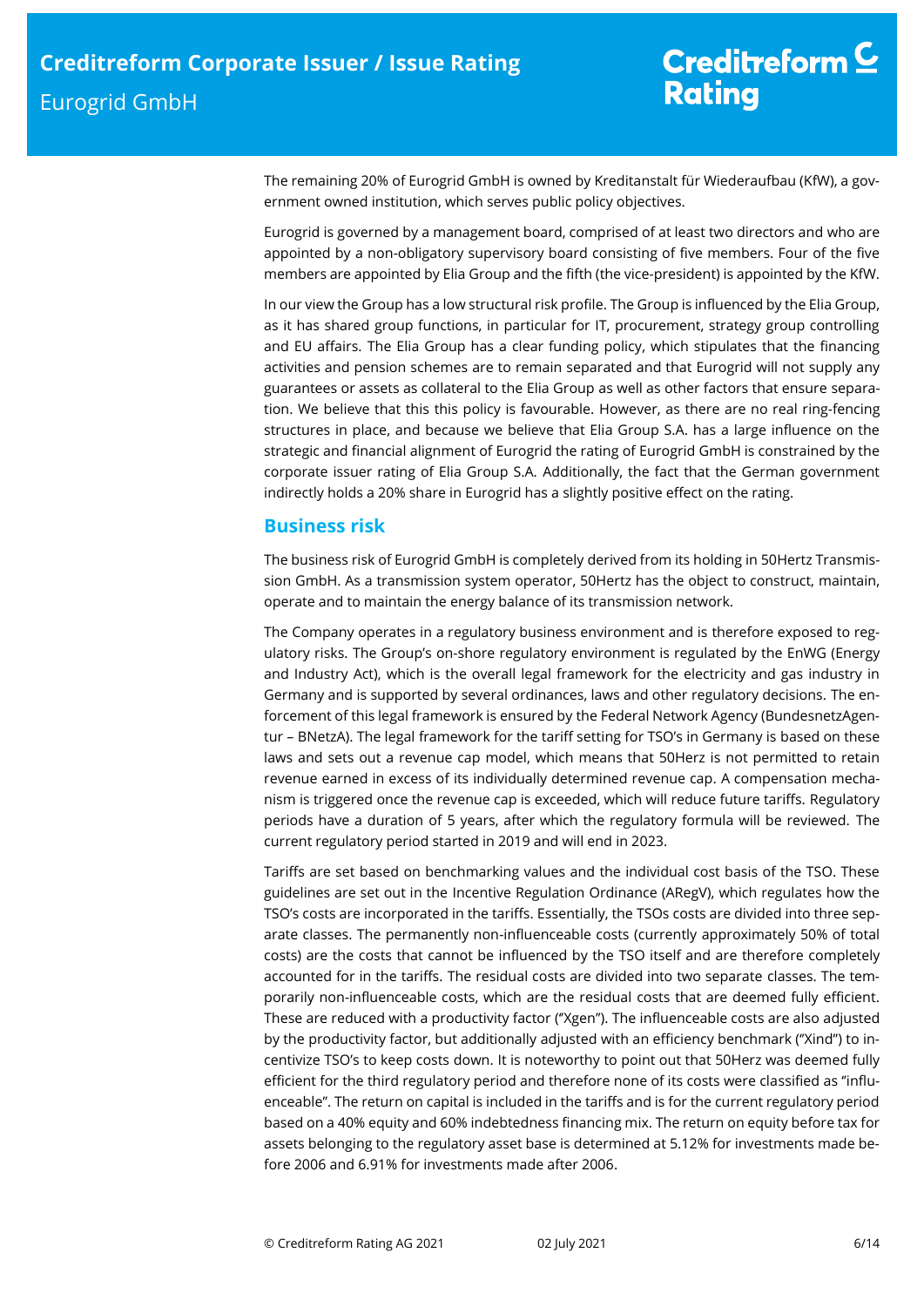# Creditreform  $\underline{\mathsf{C}}$ **Rating**

The TSO's in Germany are obligated to take-off the feed in volumes produced by renewable energy facilities and have to sell them on the day-ahead or intraday markets on a power exchange. This line of business has no effect on the Group's profitability because the costs related to these activities, including management and financing thereof, are completely pass through and are recovered in full via the EEG-Surcharge. To recover these costs in the same year the surcharge is calculated on the basis of forecasts of electricity spot prices and renewable energy volumes, which might deviate significantly from the actual prices and volumes. This could result in a lower than required EEG-Surcharge, which might lead to higher liquidity needs, as evidenced during the 2020 business year. The discrepancy between incurred costs and the EEG-Surcharge will then be factored into the EEG-surcharge of the following year.

50Hertz has to draw up a grid development plan every two years, which is subject to approval by the BNetzA. The costs for these investments are then calculated within the tariffs. The Group has to connect offshore windfarms to the grid and incur the costs themselves. These costs are also passed through, including ROE, to the tariffs and is based on a cost-plus model. Just as with the feed-in charges from renewable energies there also is a residual liquidity risk with regard to these surcharges as there is a time lag with regard to the costs incurred and the actual costs settlement in the tariffs.

We see the business risk profile of 50Hertz as low. The Group benefits from a supportive regulatory framework and operates in a natural monopolistic environment. As a result, the Group's revenues are relatively easy to predict. The regulatory framework does account for productivity and efficiency benchmarks, which do put the Group under pressure to keep its costs down. Additionally, changes to the regulatory framework might have a significant impact on the Group's operations and could have a negative impact on the Group's performance or financials, as well as the potential liquidity problems resulting from potential discrepancies between costs incurred and the paid tariffs or surcharges, which have a time lag.

# **Financial risk**

For analytical purposes, CRA adjusted the original values in the financial statements in the context of its financial ratio analysis. The following descriptions and indicators are based primarily on these adjustments.

The foundation of the structured financial analysis is its equity ratio of 20.78% (2019: 21.93%), which decreased in comparison to the prior year. The adjusted equity increased slightly to EUR 1,571 million (2019: EUR 1,513 million) and was mainly the result of partial retention of the Group's annual result. The lower equity ratio was caused by an increase in indebtedness to EUR 4,053 million (2019: EUR 2,901 million), which was primarily driven by the issue of its first green bond in the amount of EUR 750 million to finance the offshore grid connections of Ostwind 1 and 2 and an opportunistic private placement of EUR 200 million for capital structure adjustments and further capital expenditure financing.

Additionally, to warrant its liquidity position Eurogrid concluded new financing agreements to finance the deficit of the EEG account of 50Hertz, which was strongly affected by the COVID-19 pandemic by lower prices and demand. This forced Eurogrid to take on additional financing agreements of EUR 700 million that serve exlusively to finance the EEG account. The cash position of 50Hertz can deviate strongly due to the EEG cash-settlement, as evidenced during the COVID-19 pandemic, which forced them to take on additional financing. The EEG surcharge will reimburse the discrepancy between the incurred costs and received surcharge in the next year. As of 31.12.2020, the Group had a total liquidity position of EUR 1,196 million consisting out of cash and cash equivalents of EUR 296 million and unused undrawn cash facilities of EUR 900 million.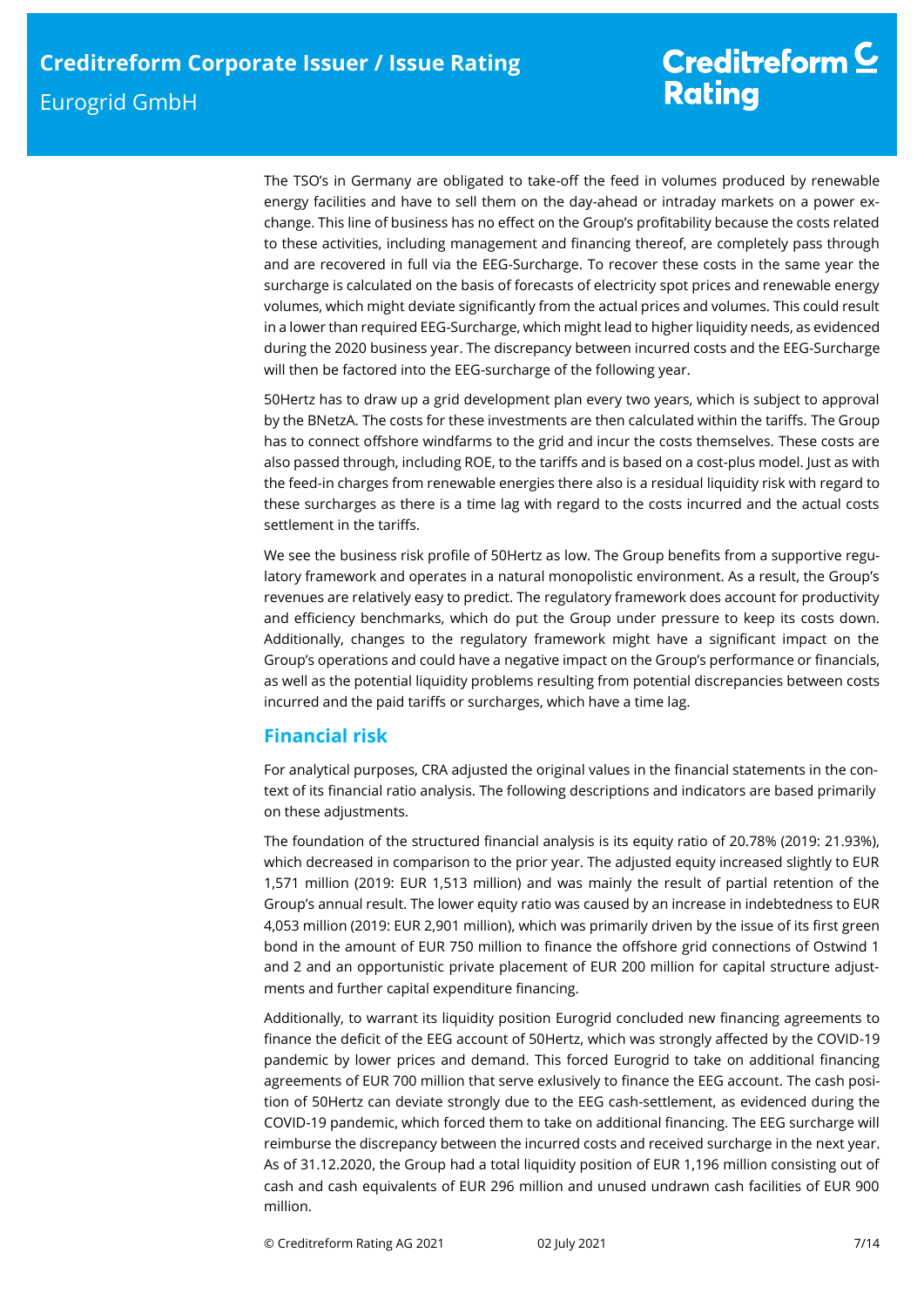Eurogrid's investment program foresees a significant increase in the planned capital expenditure over the coming years in order to finance the energy transition. It plans to invest a total amount of EUR 4.7 billion over the time period 2021 – 2025, which is up significantly from its former capex plan 2016 – 2020 which amounted to EUR 2.9 billion and up EUR 500 million from its 2020 – 2024 plan. It plans to externally finance 60% of the investment program. We expect that capital structure will come under pressure over the coming year due to an increase in indebtedness, which will most likely lead to a deterioration in the financial key figures of the Group. Additionally, the ability of the Group to deleverage is very limited, as is shown by its financial key ratio net total debt / EBITDA adj. of 9.84 (2019: 8.66) and operating cash flow before working capital changes of EUR 585 million (2019: EUR 536 million), and negative cash flow after investments. It is noteworthy to point out that the cash flow after investments would also be negative without the negative effects of the EEG account balance due to increasing investments.

The Group aims to target a dividend policy of 70% on average. As the Group is already generating negative cash flows, of which the deficit is expected to grow due to the growing investment program, we view this policy as negative as it puts further pressure on the Group's cash flows. Eurogrid describes that it reviews its dividend policy regularly and aims to keep the distribution of dividends aligned with the regulatory framework in order to retain its balance sheet strength.

Despite the Group's relatively high leverage and low ability to deleverage, we consider the financial risk profile of the Group to be low thanks to its favourable business model (regulated tariffs, stability of earnings and low probability of a negative result). The foreseen investments of the Group could increase the Group's leverage and with that deteriorate the whole credit position of the Group. Additionally, the liquidity risks regarding the EEG account balance increase the financial risk position mildly, but are mitigated by the Group's good capital market access.

# **Issue rating**

## **Issue rating details**

The rating objects of this issue rating are exclusively the long-term senior unsecured issues, denominated in euro, issued by Eurogrid GmbH issuer, which are included in the list of ECBeligible marketable assets. The ECB list of eligible marketable assets can be found on the website of the ECB.

The notes have been issued under the EMTN program with its latest prospectus from 30 April 2020 and a 1st supplement dated 9 April 2021. This EMTN program amounts to EUR 5 billion. The notes and coupons under the EMTN program constitute direct, unconditional, unsubordinated, unsecured obligations of the Issuer, and rank at least pari passu among themselves and with all other present and future unsecured obligations of the issuer. Additionally, the notes benefit from a negative pledge provision, a change of control clause, and a cross default mechanism. All notes issued under this program are guaranteed by 50Hertz Transmission GmbH and 50Hertz Offshore GmbH.

## **Corporate issue rating result**

We have provided the debt securities issued by Eurogrid GmbH with a rating of A with stable outlook. The rating is based on the corporate rating of Eurogrid GmbH. Other types of debt instruments or issues denominated in other currencies of the issuer have not been rated by CRA. For a list of all currently valid ratings and additional information, please consult the website of Creditreform Rating AG.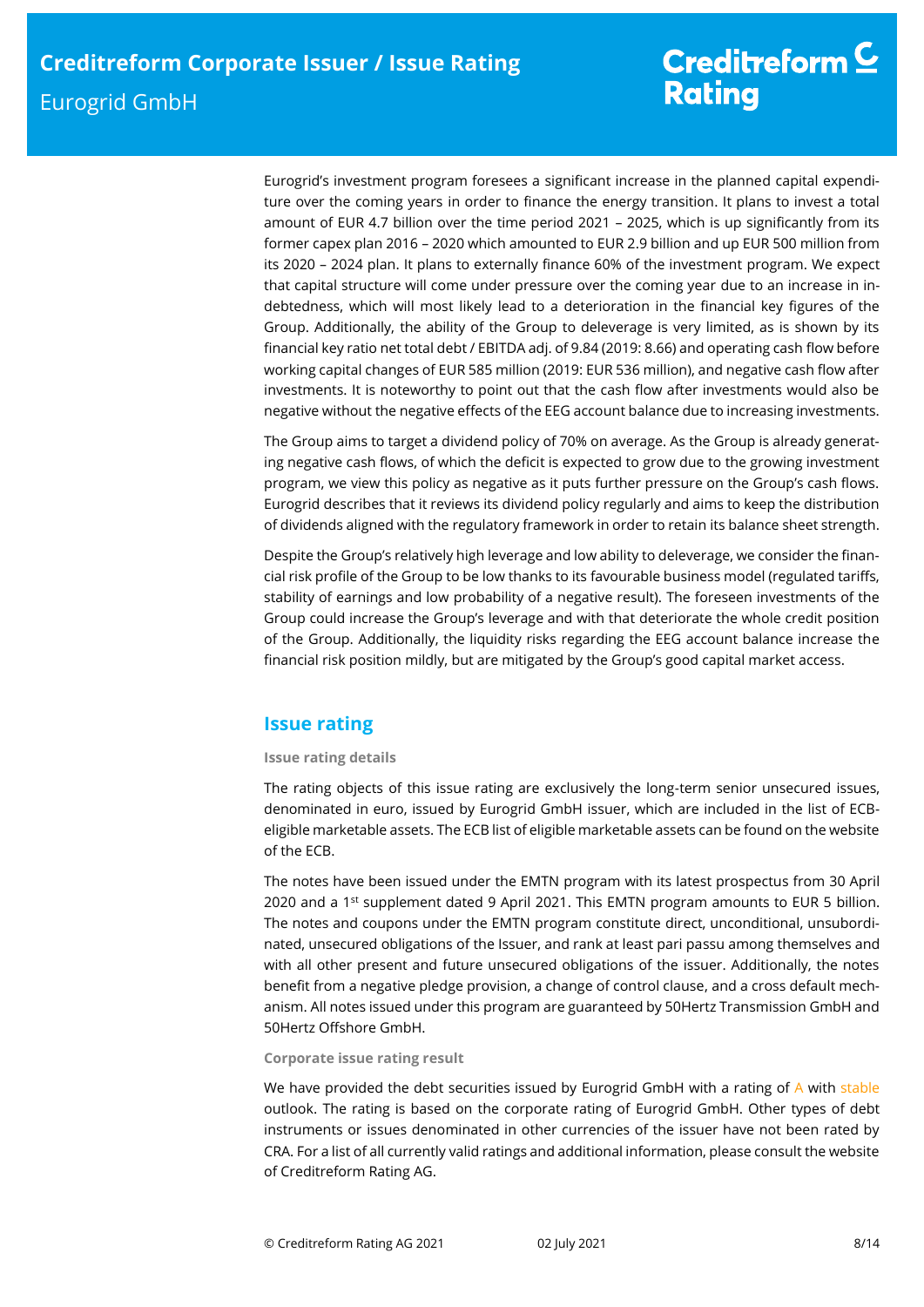### **Overview**

Table 2: Overview of CRA Ratings I Source: CRA

| <b>Rating objects</b>                            | <b>Details</b> |            |  |  |
|--------------------------------------------------|----------------|------------|--|--|
|                                                  | Date           | Rating     |  |  |
| Eurogrid Gmbh                                    | 02.07.2021     | A / stable |  |  |
| Long-Term Local-Currency Senior-Unsecured Issues | 02.07.2021     | A / stable |  |  |
| Other                                            | --             | n.r.       |  |  |

Table 3: Overview of 2020 Euro Medium Term Note Program I Source: Eurogrid GmbH,Base Prospectus dated 30 April 2020

| <b>Overview 2020 EMTN Program</b> |                                                                                                                                                                                                                               |             |                                     |
|-----------------------------------|-------------------------------------------------------------------------------------------------------------------------------------------------------------------------------------------------------------------------------|-------------|-------------------------------------|
| Volume                            | EUR 5,000,000,000                                                                                                                                                                                                             | Maturity    | Depending on<br>the respective bond |
| <b>Issuer</b>                     | Eurogrid GmbH                                                                                                                                                                                                                 | Coupon      | Depending on<br>the respective bond |
| Arranger                          | <b>BNP Paribas</b><br>Cooperatieve Rabobank U.A.<br>Landesbank Hessen-Thü-<br>ringne Girozentrale<br>Commerzbank AG<br>ING Bank N.V.<br><b>MUFG Securities (Europe)</b><br>N.V.<br>Nat West markets N.V.<br>Unicredit Bank AG | Currency    | Depending on<br>the respective bond |
| Credit enhancement                | none                                                                                                                                                                                                                          | <b>ISIN</b> | Depending on<br>the respective bond |

All future LT LC senior unsecured Notes that will be issued by Eurogrid Gmbh and that have similar conditions to the current EMTN program, denominated in euros and included in the list of ECB-eligible marketable assets will, until further notice, receive the same ratings as the current LT LC senior unsecured notes issued under the EMTN program. Notes issued under the program in any currency other than euro, or other types of debt instruments, have not yet been rated by CRA. For a list of all currently valid ratings and additional information, please consult the website of Creditreform Rating AG. For the time being, other emission classes or programs (such as commercial paper program) and issues not denominated in euro will not be assessed. For a list of all currently valid ratings and additional information, please consult the website of Creditreform Rating AG.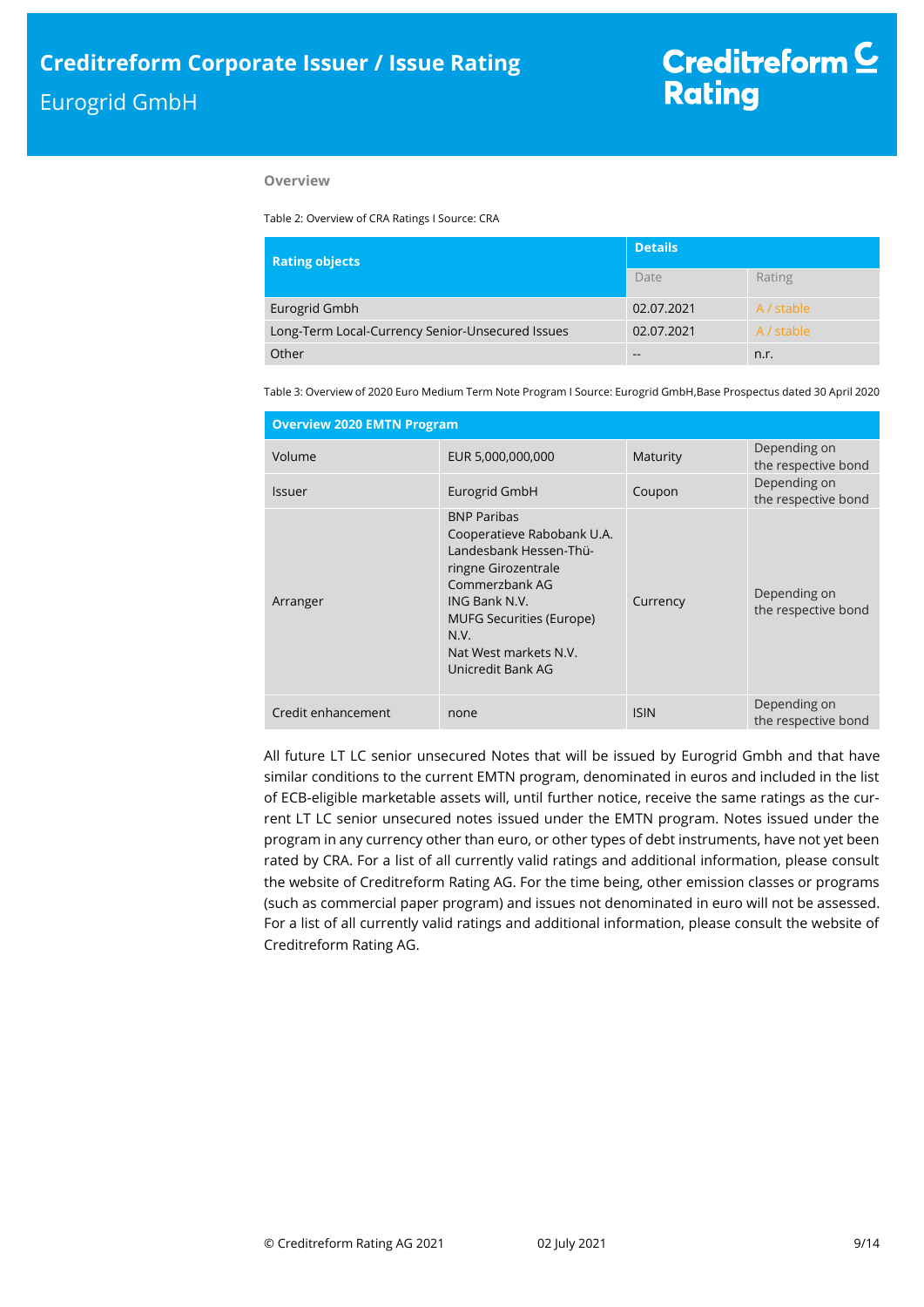# **Financial ratio analysis**

Table 4: Financial key ratios |Source: Eurogrid GmbH annual report 2020, structured by CRA

| <b>Asset Structure</b>                       | 2017  | 2018   | 2019   | 2020    |
|----------------------------------------------|-------|--------|--------|---------|
| Fixed asset intensity (%)                    | 64.30 | 64.40  | 76.36  | 76.38   |
| Asset turnover                               | 0.19  | 0.18   | 0.18   | 0.20    |
| Asset coverage ratio (%)                     | 35.41 | 65.38  | 30.98  | 62.12   |
| Liquid funds to total assets (%)             | 19.83 | 20.67  | 11.49  | 3.92    |
| <b>Capital Structure</b>                     |       |        |        |         |
| Equity ratio (%)                             | 20.81 | 22.03  | 21.93  | 20.78   |
| Short-term-debt ratio (%)                    | 37.17 | 39.46  | 41.28  | 32.91   |
| Long-term-debt ratio (%)                     | 1.95  | 20.07  | 1.73   | 26.67   |
| Capital lock-up period (in days)             | 82.63 | 103.66 | 113.35 | 95.22   |
| Trade-accounts-payable ratio (%)             | 4.01  | 4.83   | 5.74   | 4.71    |
| Short-term capital lock-up (%)               | 56.75 | 67.45  | 103.99 | 109.84  |
| Gearing                                      | 2.85  | 2.60   | 3.04   | 3.62    |
| Leverage                                     | 4.63  | 4.66   | 4.55   | 4.69    |
| <b>Financial Stability</b>                   |       |        |        |         |
| Cash flow margin (%)                         | 24.72 | 21.45  | 30.87  | 31.44   |
| Cash flow ROI (%)                            | 4.52  | 3.76   | 5.90   | 5.89    |
| Total debt / EBITDA adj.                     | 11.90 | 12.53  | 10.15  | 10.33   |
| Net total debt / EBITDA adj.                 | 8.92  | 9.21   | 8.66   | 9.82    |
| ROCE (%)                                     | 11.12 | 10.69  | 8.89   | 6.37    |
| Total debt repayment period                  | 7.21  | 7.57   | 64.14  | $-7.89$ |
| <b>Profitability</b>                         |       |        |        |         |
| Gross profit margin (%)                      | 43.08 | 43.54  | 48.05  | 49.90   |
| <b>EBIT</b> interest coverage                | 5.74  | 8.01   | 4.82   | 5.10    |
| <b>EBITDA</b> interest coverage              | 8.40  | 11.37  | 8.04   | 8.78    |
| Ratio of personnel costs to total costs (%)  | 7.67  | 8.12   | 8.86   | 9.29    |
| Ratio of material costs to total costs (%)   | 58.18 | 57.80  | 53.54  | 51.90   |
| Cost income ratio (%)                        | 77.98 | 75.33  | 79.01  | 79.51   |
| Ratio of interest expenses to total debt (%) | 1.00  | 0.81   | 1.24   | 1.11    |
| Return on investment (%)                     | 3.34  | 3.71   | 3.52   | 3.38    |
| Return on equity (%)                         | 12.31 | 15.05  | 11.10  | 12.50   |
| Net profit margin (%)                        | 14.09 | 17.75  | 13.44  | 13.61   |
| Operating margin (%)                         | 24.89 | 28.79  | 24.34  | 24.02   |
| <b>Liquidity</b>                             |       |        |        |         |
| Cash ratio (%)                               | 53.35 | 52.38  | 27.85  | 11.92   |
| Quick ratio (%)                              | 95.82 | 89.88  | 57.08  | 71.57   |
| Current ratio (%)                            | 96.04 | 90.24  | 57.28  | 71.77   |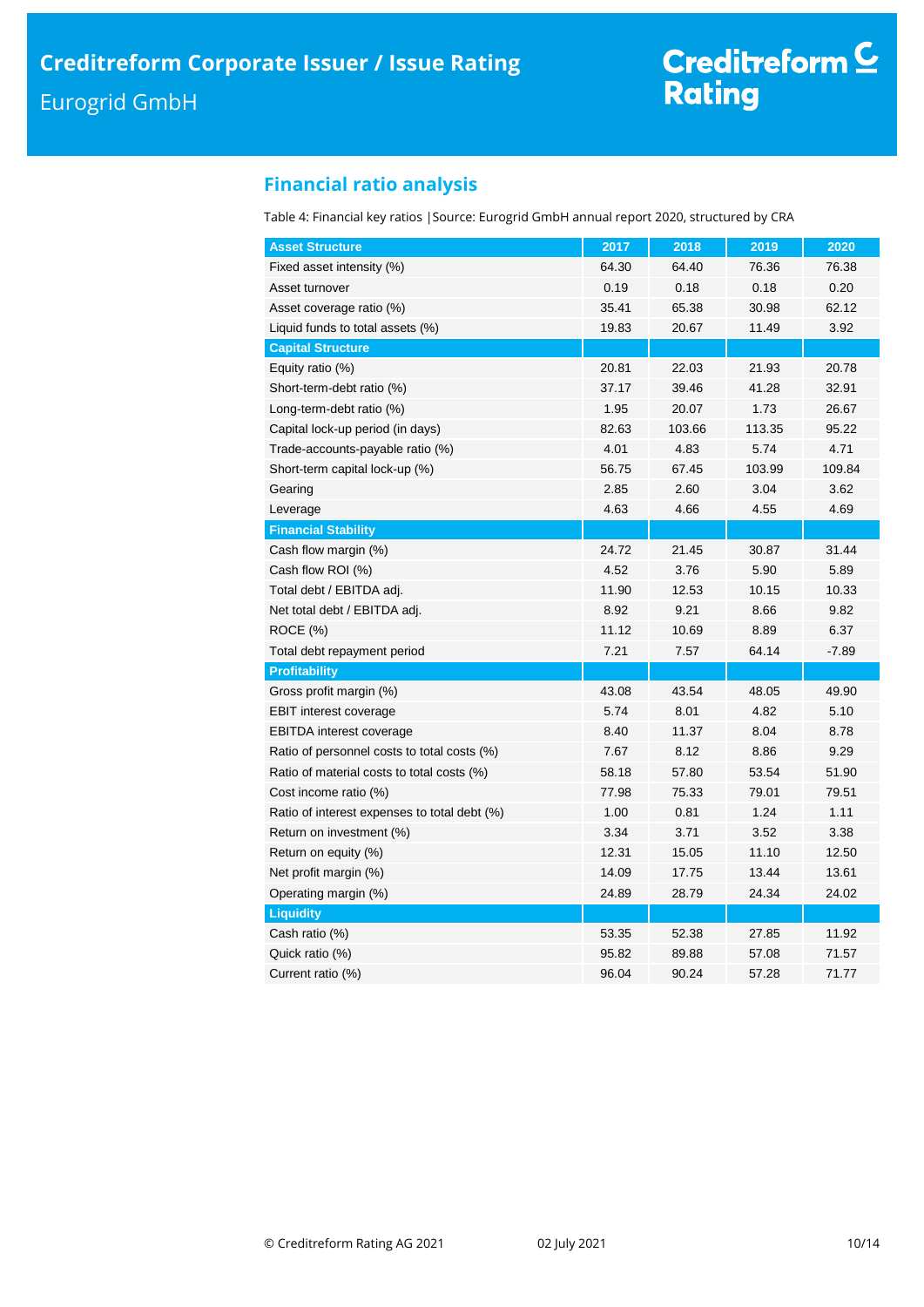# **Appendix**

**Rating history**

The rating history is available under [https://www.creditreform-rating.de/en/ratings/published](https://www.creditreform-rating.de/en/ratings/published-ratings.html)[ratings.html.](https://www.creditreform-rating.de/en/ratings/published-ratings.html)

Table 5: Corporate Issuer Rating of Eurogrid GmbH

| Event          |            | Rating created   Publication date | Monitoring until   Result   |            |
|----------------|------------|-----------------------------------|-----------------------------|------------|
| Initial rating | 02.07.2021 | www.creditreform-rating.de        | Withdrawal of the<br>rating | A / stable |

### Table 6: LT LC Senior Unsecured Issues issued by Eurogrid GmbH

| Event          |            | <b>Rating created Publication date</b> | Monitoring until   Result   |            |
|----------------|------------|----------------------------------------|-----------------------------|------------|
| Initial rating | 02.07.2021 | www.creditreform-rating.de             | Withdrawal of the<br>rating | A / stable |

### **Regulatory requirements**

The rating<sup>2</sup> was not endorsed by Creditreform Rating AG (Article 4 (3) of the CRA-Regulation).

The present rating is, in the regulatory sense, an unsolicited rating, that is public. The analysis was carried out on a voluntary basis by Creditreform Rating AG, which was not commissioned by the Issuer or any other third party to prepare the present rating.

The rating is based on the analysis of published information and on internal evaluation methods for the assessment of companies and issues. The rating object was informed of the intention of creating or updating an unsolicited rating before the rating was determined.

The rating object participated in the creation of the rating as follows:

| Unsolicited Corporate Issuer / Issue Rating            |    |
|--------------------------------------------------------|----|
| With rated entity or related third party participation | No |
| With access to internal documents                      | No |
| With access to management                              | No |

The rating was conducted based on the following information.

A management meeting did not take place within the framework of the rating process.

The documents and information gathered were sufficient to meet the requirements of Creditreform Rating AG's rating methodologies.

The rating was conducted based on the following rating methodologies and the basic document.

| <b>Rating methodology</b>              | <b>Version number</b> | Date         |
|----------------------------------------|-----------------------|--------------|
| <b>Corporate Ratings</b>               | 2.3                   | 29.05.2019   |
| Government-related                     | 1.0                   | 19.04.2017   |
| <b>Companies</b>                       |                       |              |
| Non-financial Corporate Issue Ratings  | 1.0                   | October 2016 |
| <b>Rating Criteria and Definitions</b> | . .3                  | January 2018 |

The documents contain a description of the rating categories and a definition of default.

 $\overline{a}$ 

<sup>&</sup>lt;sup>2</sup> In these regulatory requirements the term "rating" is used in relation to all ratings issued by Creditreform Rating AG in connection to this report. This may concern several companies and their various issues.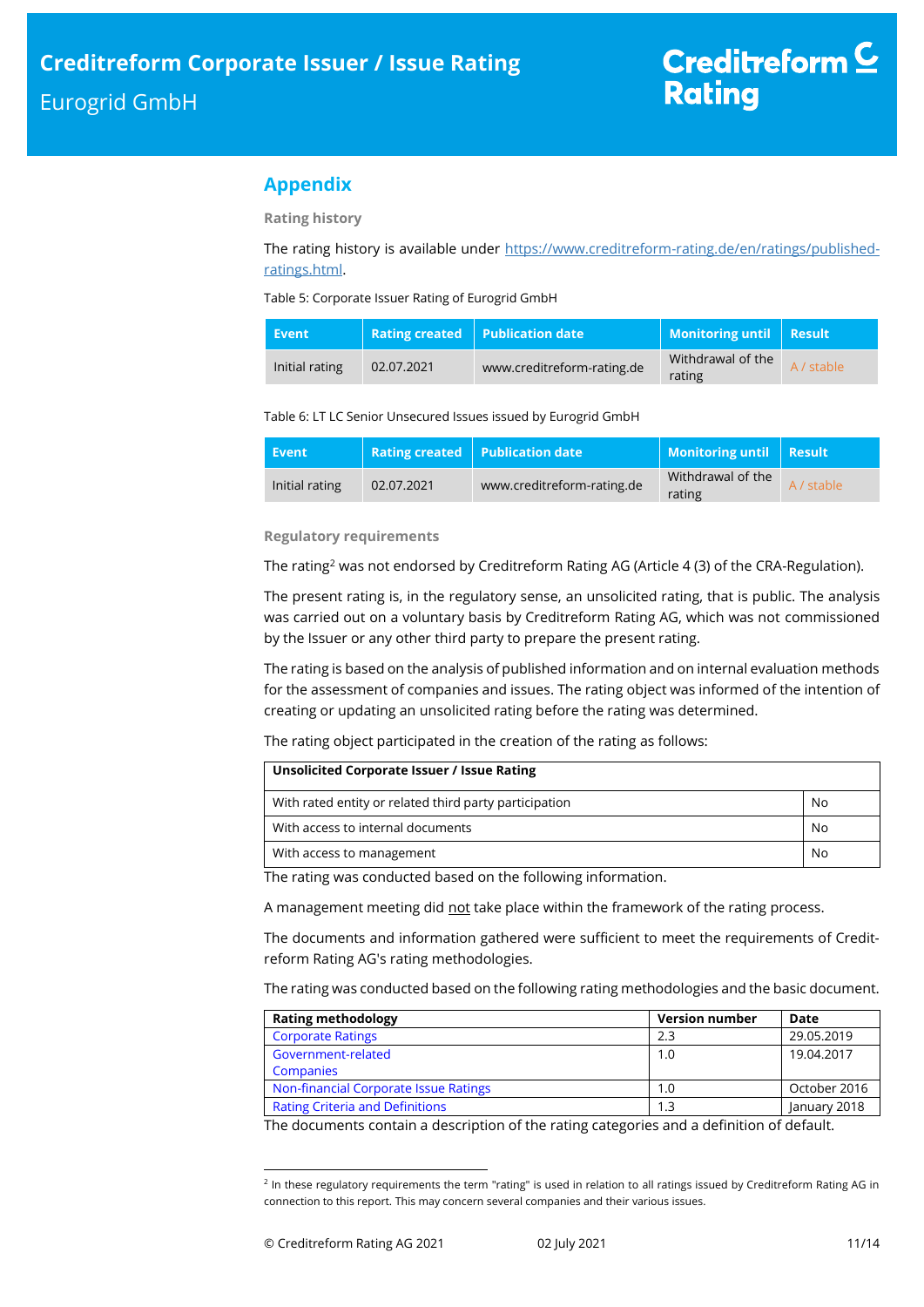The rating was carried out by the following analysts:

| Name                | <b>Function</b> | <b>Email-Address</b>               |
|---------------------|-----------------|------------------------------------|
| Rudger van Mook     | Lead analyst    | R.vanMook@creditreform-rating.de   |
| Christina Sauerwein | Analyst         | C.Sauerwein@creditreform-rating.de |

The rating was approved by the following person (person approving credit ratings, PAC):

| Name                    | <b>Function</b> | <b>Email-Address</b>               |
|-------------------------|-----------------|------------------------------------|
| <b>Tobias Stroetges</b> | <b>PAC</b>      | T.Stroetges@creditreform-rating.de |

On 02 July 2021, the analysts presented the rating to the rating committee and the rating was determined. The rating result was communicated to the company on 05 July 2021. There has not been a subsequent change to the rating.

The rating will be monitored until Creditreform Rating AG withdraws the rating. The rating can be adjusted as part of the monitoring, if crucial assessment parameters change.

In 2011, Creditreform Rating AG was registered within the European Union according to EU Regulation 1060/2009 (CRA-Regulation). Based on this registration, Creditreform Rating AG is allowed to issue credit ratings within the EU and is bound to comply with the provisions of the CRA-Regulation.

### **ESG-factors**

You can find out whether ESG factors were relevant to the rating in the upper section of this rating report "Relevant rating factors".

A general valid description for Creditreform Rating AG, as well as a valid description of corporate ratings for understanding and assessing ESG factors in the context of the credit rating process, can be foun[d here.](https://creditreform-rating.de/en/about-us/regulatory-requirements.html?file=files/content/downloads/Externes%20Rating/Regulatorische%20Anforderungen/EN/Ratingmethodiken%20EN/The%20Impact%20of%20ESG%20Factors%20on%20Credit%20Ratings.pdf)

## **Conflict of interests**

No conflicts of interest were identified during the rating process that might influence the analyses and judgements of the rating analysts involved or any other natural person whose services are placed at the disposal or under the control of Creditreform Rating AG and who are directly involved in credit rating activities or in approving credit ratings and rating outlooks.

In the event of providing ancillary services to the rated entity, Creditreform Rating AG will disclose all ancillary services in the credit rating report.

### **Rules on the presentation of credit ratings and rating outlooks**

The approval of credit ratings and rating outlooks follows our internal policies and procedures. In line with our "Rating Committee Policy", all credit ratings and rating outlooks are approved by a rating committee based on the principle of unanimity.

To prepare this credit rating, Creditreform Rating AG has used following substantially material sources: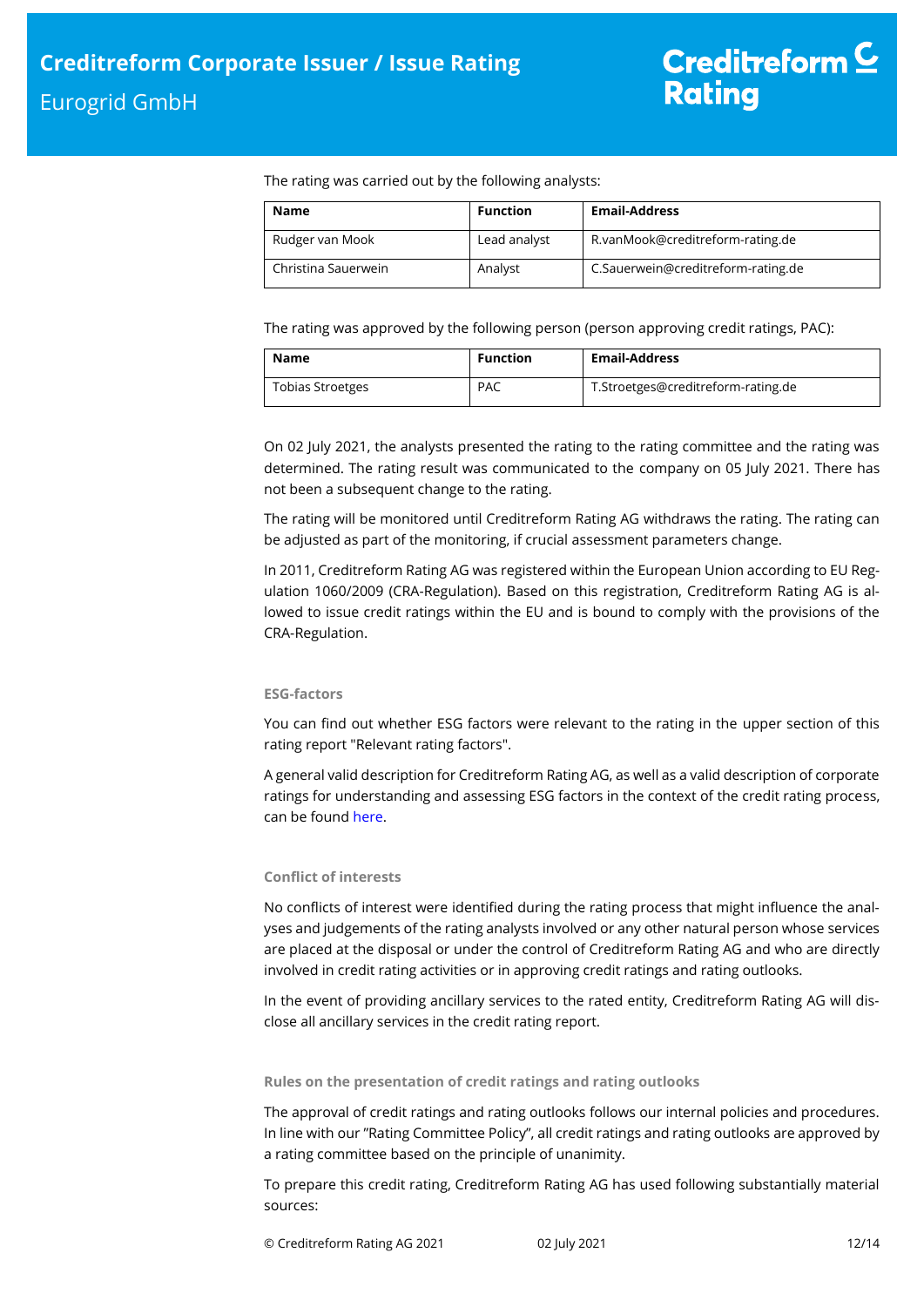#### Corporate issuer rating:

- 1. Annual report
- 2. Website
- 3. Internet research

### Corporate issue rating:

- 1. Corporate issuer rating incl. information used for the corporate issuer rating
- 2. Documents on issues / instruments

There are no other attributes and limitations of the credit rating or rating outlook other than those displayed on the Creditreform Rating AG website. Furthermore, Creditreform Rating AG considers as satisfactory the quality and extent of information available on the rated entity. With respect to the rated entity, Creditreform Rating AG regarded available historical data as sufficient.

Between the time of disclosure of the credit rating to the rated entity and the public disclosure, no amendments were made to the credit rating.

The Basic Data Information Card indicates the principal methodology or version of methodology that was used in determining the rating, with a reference to its comprehensive description.

In cases where the credit rating is based on more than one methodology or where reference only to the principal methodology might cause investors to overlook other important aspects of the credit rating, including any significant adjustments and deviations, Creditreform Rating AG explains this fact in the credit rating report and indicates how the different methodologies or other aspects are taken into account in the credit rating. This information is integrated in the credit rating report.

The meaning of each rating category, the definition of default or recovery and any appropriate risk warning, including a sensitivity analysis of the relevant key rating assumptions such as mathematical or correlation assumptions, accompanied by worst-case scenario credit ratings and best-case scenario credit ratings are explained.

The date at which the credit rating was initially released for distribution and the date when it was last updated, including any rating outlooks, is indicated clearly and prominently in the Basic Data Information Card as a "rating action"; initial release is indicated as "initial rating", other updates are indicated as an "update", "upgrade" or "downgrade", "not rated", "confirmed", "selective default" or "default".

In the case of a rating outlook, the time horizon is provided during which a change in the credit rating is expected. This information is available within the Basic Data Information Card.

In accordance with Article 11 (2) EU-Regulation (EC) No 1060/2009, a registered or certified credit rating agency shall make available, in a central repository established by ESMA, information on its historical performance data including the rating transition frequency and information about credit ratings issued in the past and on their changes. Requested data are available at the ESMA [website.](https://cerep.esma.europa.eu/cerep-web/statistics/defaults.xhtml)

An explanatory statement of the meaning of Creditreform Rating AG's default rates are available in the credit rating methodologies disclosed on the website.

**Disclaimer**